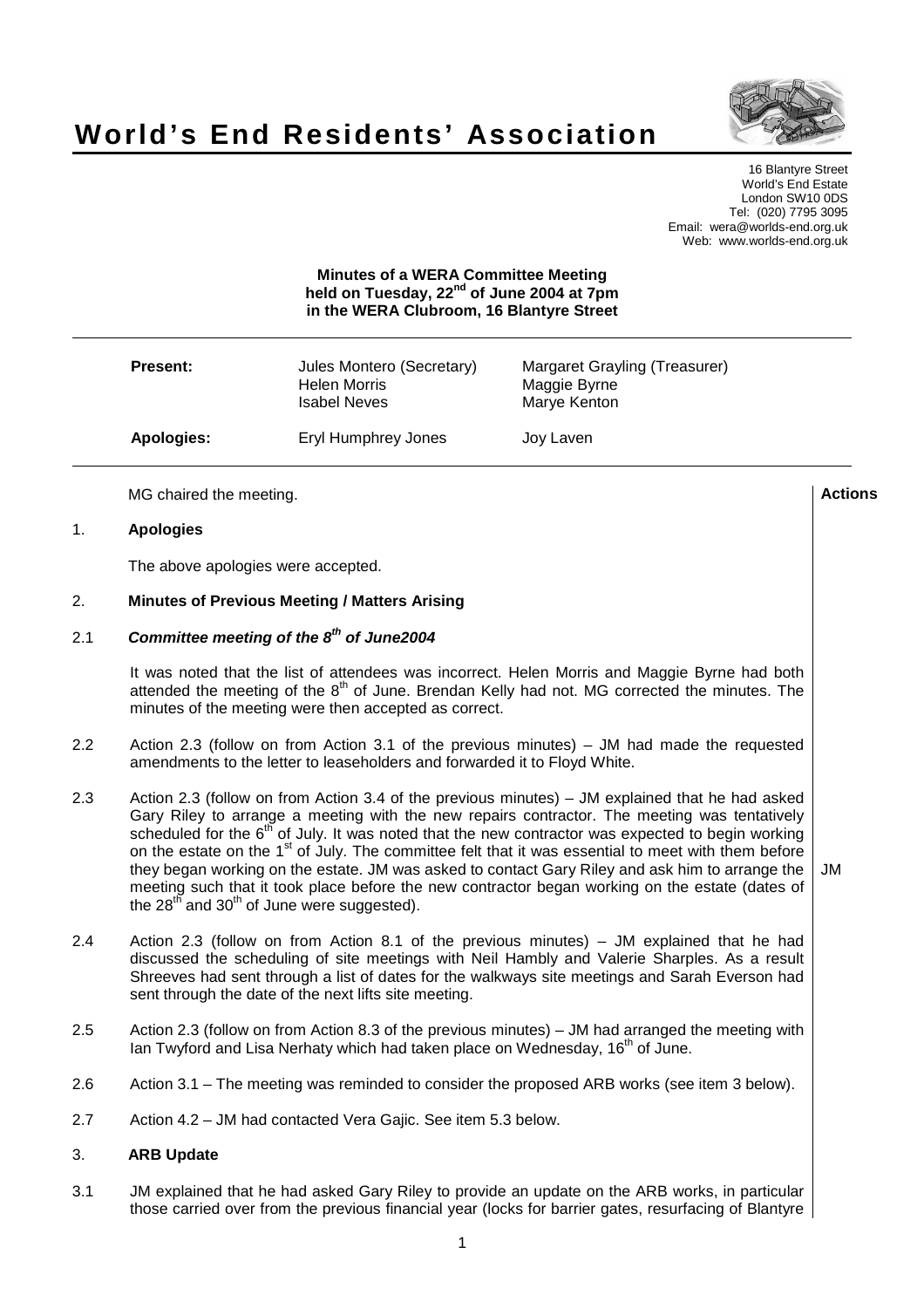Street, new notice-boards). He had not received an update in time for the meeting.

- 3.2 JM pointed out the complete list of current and proposed ARB works in the minutes of the previous meeting. He asked everyone to consider the proposed works as well as suggest any works they felt would improve the estate and could be funded by the ARB.
- 3.3 It was noted that the committee members present did not approve of the proposed "ankle rail" around the grass areas of the garden behind Blantyre Tower. JM was asked to feed the committee's rejection of that proposed work back to Gary Riley and Alasdair Manson. JM

## 4. **Meetings Attended**

- 4.1 JM confirmed that Eryl Humphrey Jones, Margaret Grayling, Caroline Fairchild, Mary Clarke and himself had attended the final windows site meeting held on the 9<sup>th</sup> of June. The window works were effectively complete and the Durkans site was being dismantled and removed. JM informed the meeting that EHJ had also attended a walkabout of the garden area behind Blantyre Tower with Terry Guppy on the 10<sup>th</sup> of June for the purpose of determining how it could best be restored.
- 4.2 JM informed the meeting that after the site meeting all of the committee members present had made their concerns with regards to the walkway works known to Valerie Sharples, the project manager, and the consultants from Shreeves.
- 4.3 JM informed the meeting that following the windows site meeting a walkways site meeting had been held at short notice on Monday, 14<sup>th</sup> of June. John Rendall had attended the meeting and had impressed upon the TMO, the consultants and the contractors the committee's general dissatisfaction with both the work and the manner in which the work was being carried out.

## 5. **Meetings to be Attended**

- 5.1 JM informed the meeting that Cllr. Redman's meeting with regards the noise nuisance in the gardens was scheduled to take place on Friday, 24<sup>th</sup> of June at 9am in the Town Hall. MG, HM and MK said that they would try and attend.
- 5.2 JM informed the meeting that Floyd White was planning to have a "CCTV walkabout" with a CCTV specialist on Tuesday, 29<sup>th</sup> of June at 10.30am. The walk-about would begin outside the concierge's office.

JM explained that Floyd White had also sent through some maps of the estate upon which he had requested that committee members indicate where they felt CCTV was required. Several committee members indicated general areas where CCTV was required (lift lobbies, gardens, the estate grounds) but it was generally felt that it would be more productive for the consultant to prepare a proposal for camera locations which the committee could then review. JM would pass these comments back to Floyd White. JM

- 5.3 JM informed the meeting that the first meeting of the West Chelsea Initiative was to take place at Park Walk School on Tuesday, 29<sup>th</sup> of June at 5.30pm. Margaret Grayling agreed to attend on behalf of WERA. MG asked if JM could request any documentation (notes or minutes) produced from the first (public) meeting. JM
- 5.4 JM informed the meeting that the next walkways site meeting was scheduled to take place on Thursday, 1<sup>st</sup> of July at 10am in the WERA Clubroom.

HM described how the walkways works had taken the CAS system installed in the sheltered accommodation out of action (wiring had apparently been damaged/removed during the installation of the new electricity mains). HM explained that the TMO had taken a long time to restore service (the original outage had taken place several weeks ago) and that as far as she was aware some properties were still without CAS. HM asked that a formal complaint be made to Valerie Sharples, cc'd to Gordon Perry. She would provide JM with the relevant information to do this.

JM, HM

5.5 JM informed the meeting that the next lifts site meeting was scheduled to take place on Thursday, 8<sup>th</sup> of July at 10am in the WERA Clubroom.

It was noted that many of the contractors working on the estate continued to use the lifts to carry